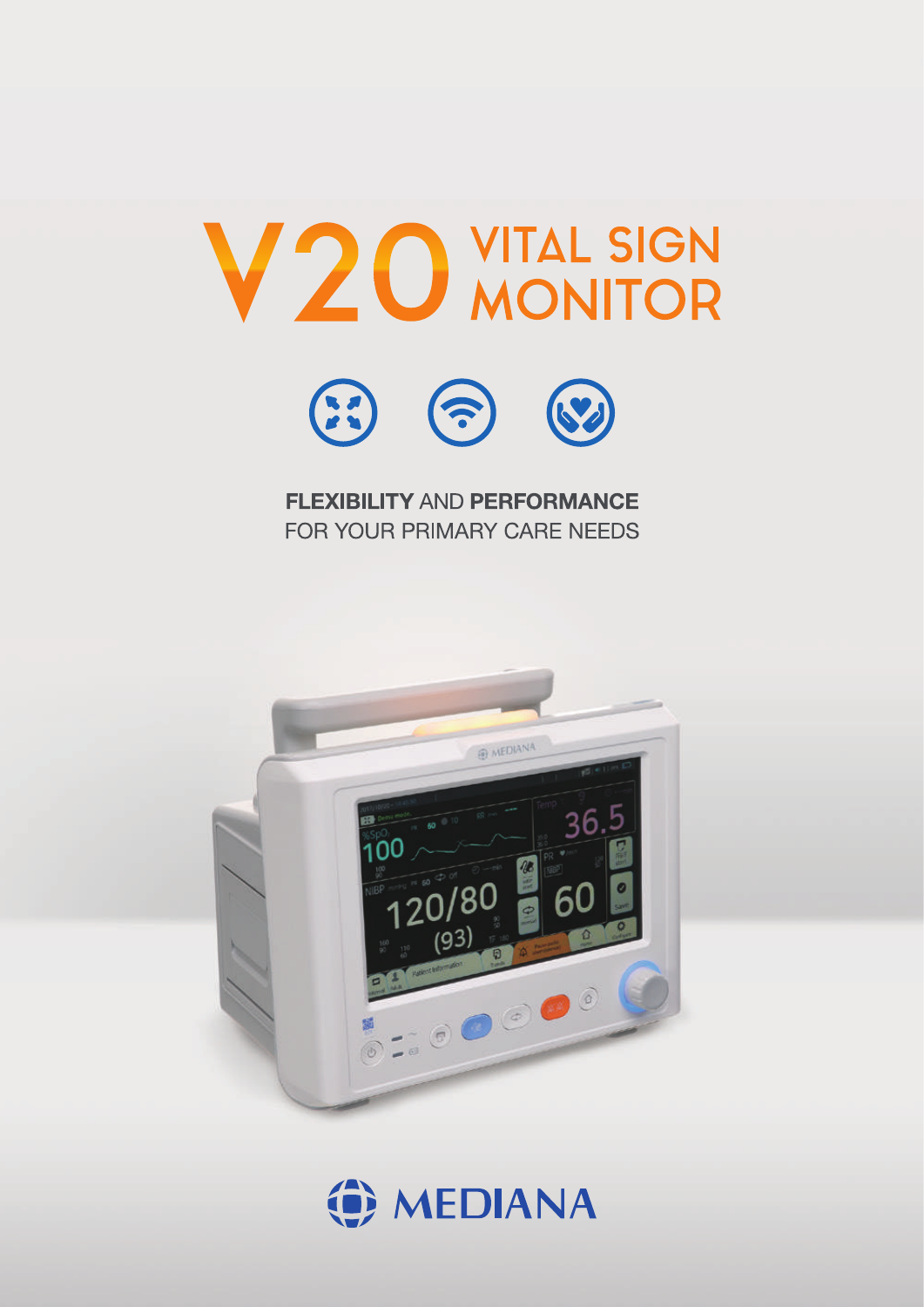# V20 WTAL SIGN

#### FLEXIBILITY AND PERFORMANCE FOR YOUR PRIMARY CARE NEEDS

MEDIANA's new Vital Sign Monitor V20 features an intuitive and clear LCD Touch Display and can be connected to any hospital network (LAN or Wifi) for convenient patient data management.

The V20 Vital Sign Monitor can be used in Hospitals, Medical

Institutions and Ambulances for reliable and efficient patient vital sign monitoring in all environments.

Bright and clear LCD Touch Screen makes it easy to see patient's measured vital signs even from a distance. All functions are easily accessible.



### **V20 VARIOUS FUNCTIONS**

#### 1 SpO2 SatSeconds™

| Symbols | <b>Description</b>                                                |
|---------|-------------------------------------------------------------------|
| ЭG      | SpO <sub>2</sub> SatSeconds <sup>™</sup> Status Icon (Off)        |
| 4       | SpO <sub>2</sub> SatSeconds <sup>™</sup> Status Icon (fill. 1/8)  |
| 4.      | SpO <sub>2</sub> SatSeconds <sup>10</sup> Status Icon (fill, 2/8) |
| e.      | SpO <sub>2</sub> SatSeconds <sup>™</sup> Status Icon (fill, 3/8)  |
|         | SpO <sub>2</sub> SatSeconds <sup>™</sup> Status Icon (fill, 4/8)  |
| ο.      | SpO <sub>2</sub> SatSeconds <sup>™</sup> Status Icon (fill. 5/8)  |
| 4.      | SpO <sub>2</sub> SatSeconds <sup>10</sup> Status Icon (fill, 6/8) |
| 4.      | SpO <sub>2</sub> SatSeconds <sup>™</sup> Status Icon (fill, 7/8)  |
|         | SpO <sub>2</sub> SatSeconds <sup>™</sup> Status Icon (fill, 8/8)  |

Provides alarm management for temporary SpO2 limit violations.



Pulse amplitude

**3** Patient Data

|  | o              | $\blacksquare$ | <b>SAME</b>         | Lucidore |               |        |
|--|----------------|----------------|---------------------|----------|---------------|--------|
|  | <b>NEWATE</b>  |                | <b>Putlent Kim</b>  |          |               |        |
|  | <b>MERNEZ</b>  |                | <b>Patient Lim</b>  |          | ٥             | Delate |
|  | <b>MESSATI</b> |                | <b>Patient Shim</b> |          | $\frac{0}{3}$ |        |
|  |                |                |                     |          |               | ويوقه  |
|  |                |                |                     |          | õ             |        |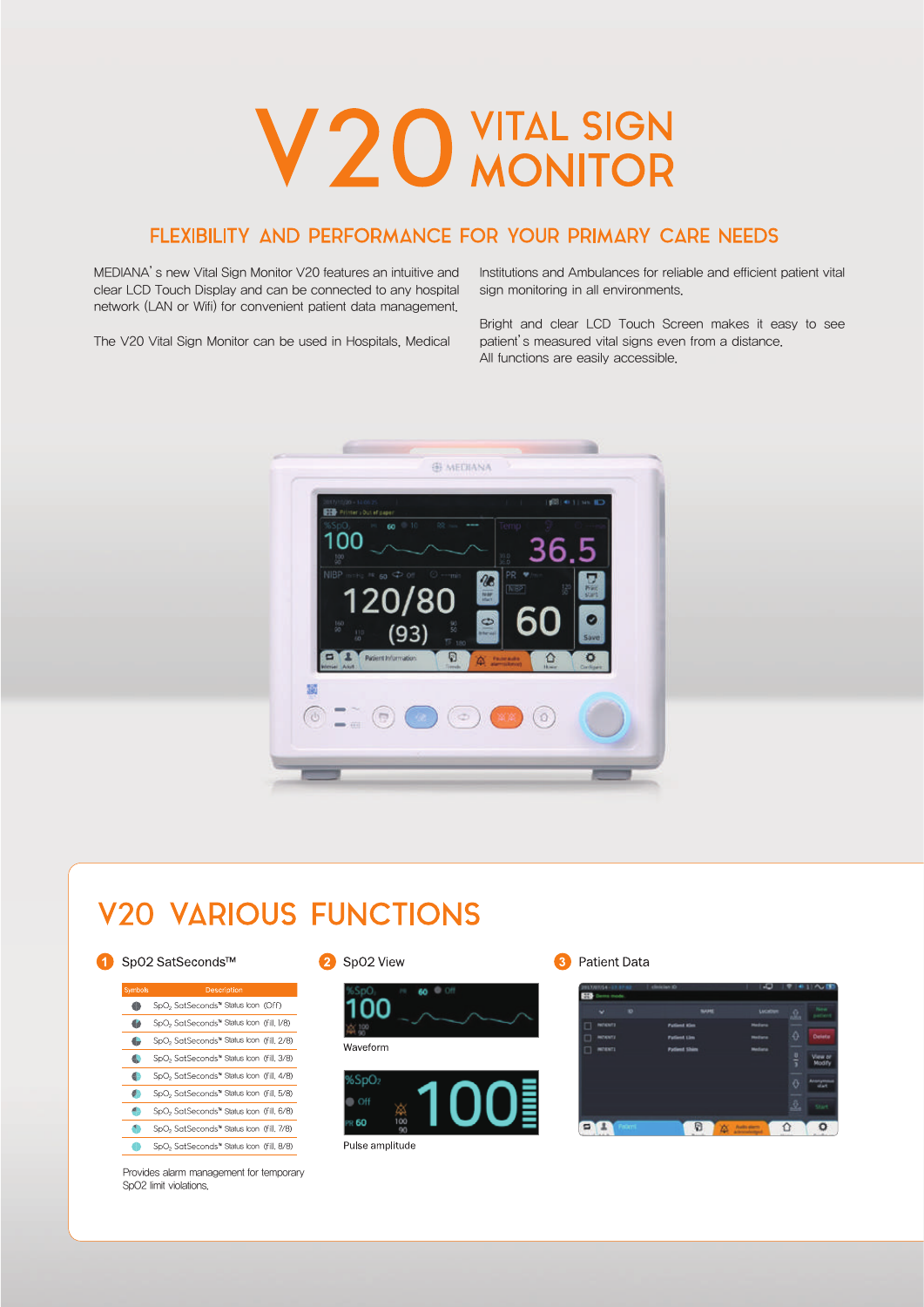### FEATURES **®**

- High Resolution 8"LCD TOUCH SCREEN
- NIBP Technology from AND
- SpO2 Technology from Nellcor™OxiMax™
- 3 Li-ion Battery Options : 2, 5, 8 Hours
- HL7, ASCII Data Output for HIS / EMR
- Barcode Scanner support for Patient ID.
- Connectivity : USB, LAN and Wifi
- Internal Data Storage : over 3,000 patient data
- EWS (Early Warning Score) Function
- Compatible with wired / wireless EMR